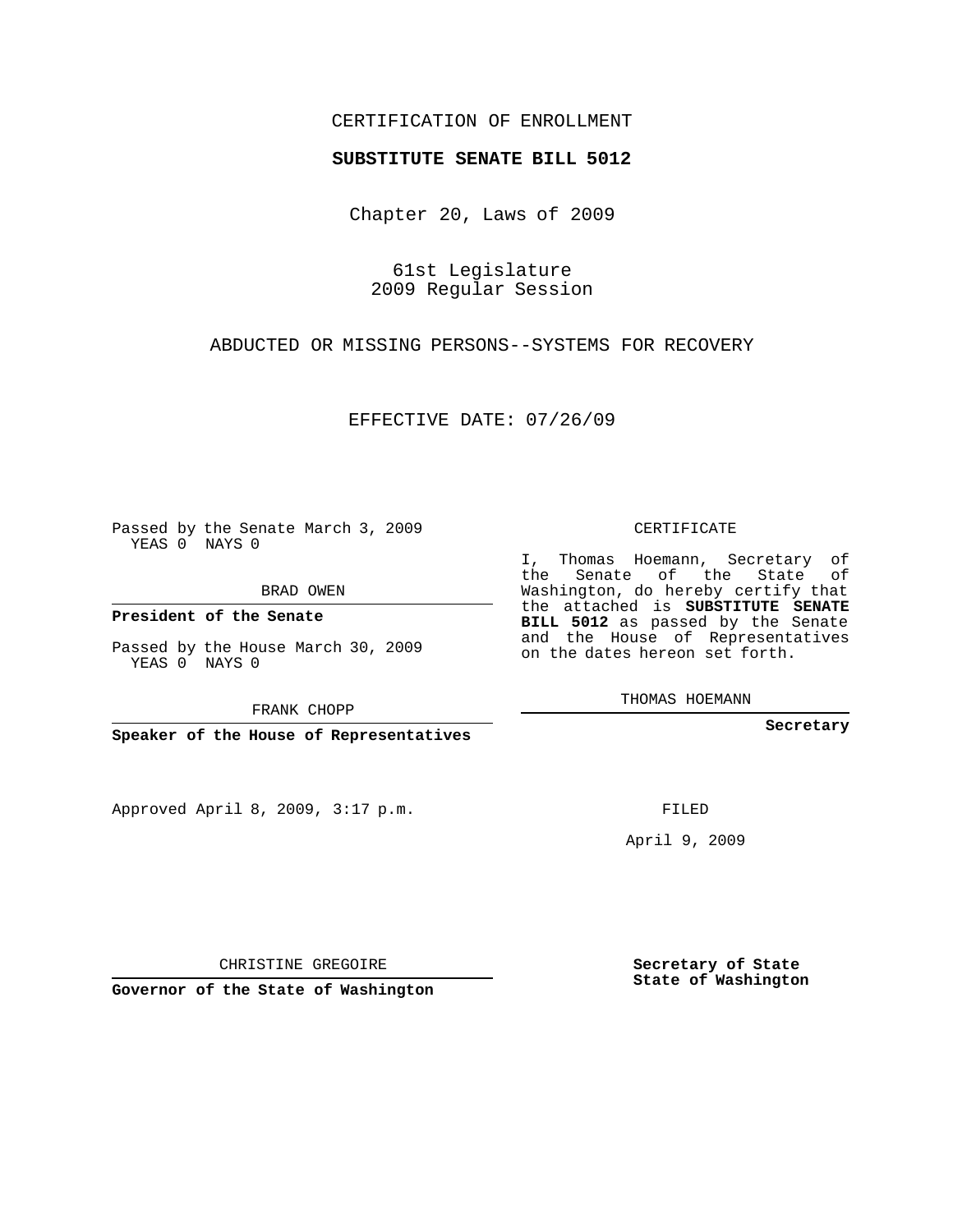## **SUBSTITUTE SENATE BILL 5012** \_\_\_\_\_\_\_\_\_\_\_\_\_\_\_\_\_\_\_\_\_\_\_\_\_\_\_\_\_\_\_\_\_\_\_\_\_\_\_\_\_\_\_\_\_

\_\_\_\_\_\_\_\_\_\_\_\_\_\_\_\_\_\_\_\_\_\_\_\_\_\_\_\_\_\_\_\_\_\_\_\_\_\_\_\_\_\_\_\_\_

Passed Legislature - 2009 Regular Session

**State of Washington 61st Legislature 2009 Regular Session**

**By** Senate Judiciary (originally sponsored by Senators Kilmer, Swecker, Haugen, King, Sheldon, Marr, Kauffman, McAuliffe, Parlette, and Roach)

READ FIRST TIME 01/29/09.

 AN ACT Relating to abducted or missing persons; amending RCW 13.60.010; and adding a new section to chapter 13.60 RCW.

BE IT ENACTED BY THE LEGISLATURE OF THE STATE OF WASHINGTON:

 **Sec. 1.** RCW 13.60.010 and 1985 c 443 s 22 are each amended to read as follows:

 The Washington state patrol shall establish a missing children clearinghouse which shall include the maintenance and operation of a toll-free, twenty-four-hour telephone hotline. The clearinghouse shall distribute information to local law enforcement agencies, school districts, the department of social and health services, and the general public regarding missing children. The information shall include pictures, bulletins, training sessions, reports, and biographical materials that will assist in local law enforcement efforts to locate missing children. The state patrol shall also maintain a regularly updated computerized link with national and other 16 statewide missing person systems or clearinghouses, and within existing resources, shall develop and implement a plan, commonly known as an "amber alert plan," for voluntary cooperation between local, state,